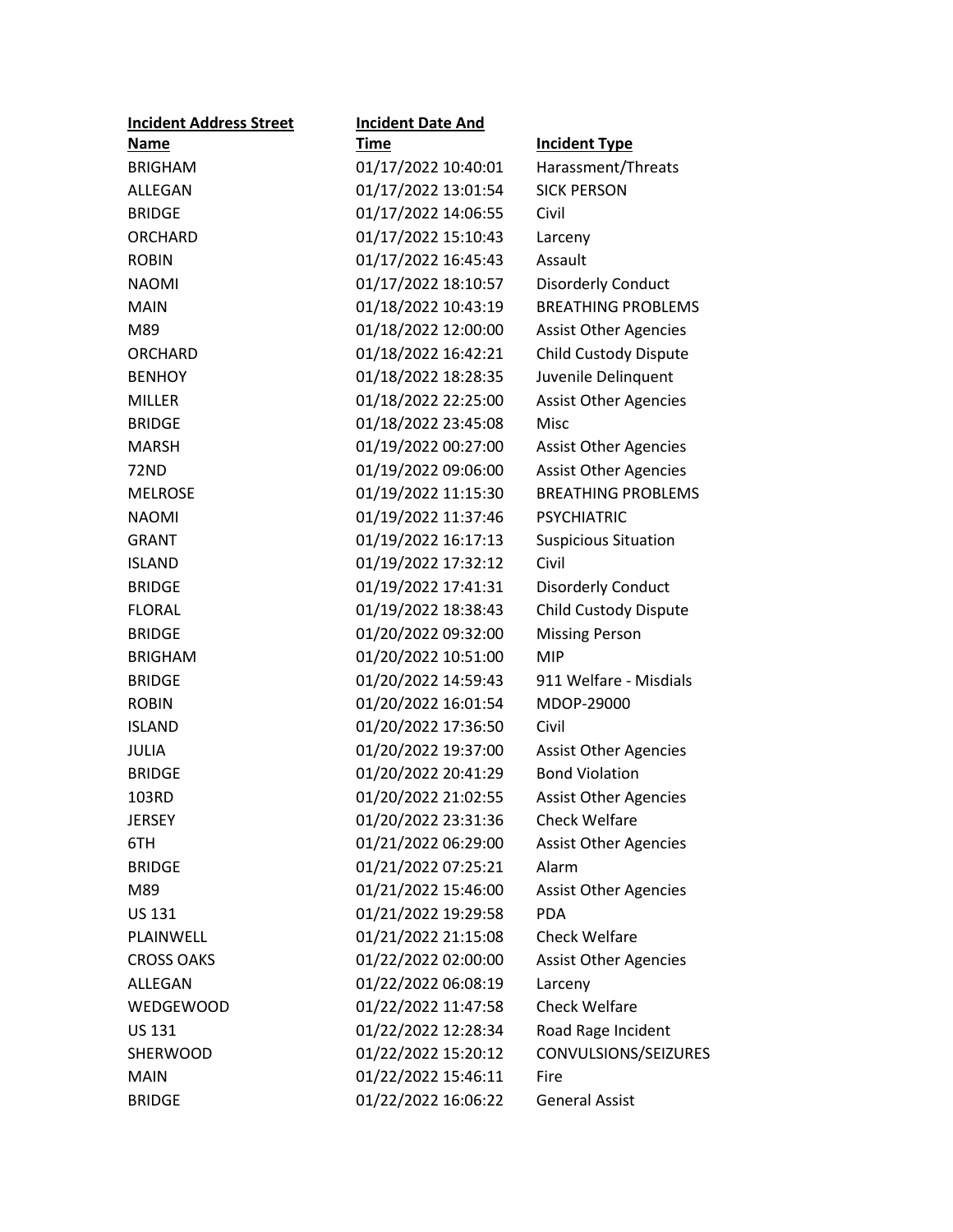| <b>PRINCE</b>        | 01/22/2022 19:46:06 | Juvenile Delinquent          |
|----------------------|---------------------|------------------------------|
| <b>ASHVILLE</b>      | 01/23/2022 02:04:00 | <b>Assist Other Agencies</b> |
| 11TH                 | 01/23/2022 02:29:00 | <b>Assist Other Agencies</b> |
| <b>BRIGHAM</b>       | 01/23/2022 08:41:54 | Ambulance                    |
| RICHELIEU            | 01/23/2022 09:07:00 | <b>Assist Other Agencies</b> |
| <b>ISLAND</b>        | 01/23/2022 16:25:46 | Civil                        |
| <b>CHERRYWOOD</b>    | 01/24/2022 06:10:18 | <b>Suspicious Situation</b>  |
| 10TH                 | 01/24/2022 07:11:00 | <b>Assist Other Agencies</b> |
| <b>US 131</b>        | 01/24/2022 11:49:38 | <b>PDA</b>                   |
| <b>GLENVIEW</b>      | 01/24/2022 12:39:41 | Larceny                      |
| <b>BRIGHAM</b>       | 01/24/2022 13:10:27 | Ambulance                    |
| <b>GLENVIEW</b>      | 01/24/2022 14:19:00 | Larceny                      |
| US 131               | 01/24/2022 19:09:00 | <b>Assist Other Agencies</b> |
| ALLEGAN              | 01/24/2022 19:19:31 | Harassment/Threats           |
| M89                  | 01/25/2022 06:10:00 | <b>Assist Other Agencies</b> |
| <b>BRIGHAM</b>       | 01/25/2022 07:20:19 | <b>Fire Alarm</b>            |
| <b>BRIDGE</b>        | 01/25/2022 11:52:40 | Disorderly Conduct           |
| M89                  | 01/25/2022 13:04:00 | <b>Assist Other Agencies</b> |
| <b>GRANT</b>         | 01/25/2022 14:23:07 | <b>Lift Assist</b>           |
| WALNUT WOODS         | 01/25/2022 15:37:00 | <b>Health and Safety</b>     |
| <b>FARMER</b>        | 01/25/2022 18:58:00 | <b>Assist Other Agencies</b> |
| <b>BRIGHAM</b>       | 01/25/2022 21:52:14 | Ambulance                    |
| <b>BENHOY</b>        | 01/26/2022 04:17:20 | UNCONS/FAINTING              |
| ALLEGAN              | 01/26/2022 10:54:00 | <b>PDA</b>                   |
| <b>JERSEY</b>        | 01/26/2022 12:47:20 | Loud Noise                   |
| <b>ROBIN</b>         | 01/26/2022 13:20:11 | <b>Check Welfare</b>         |
| <b>INDUSTRIAL</b>    | 01/26/2022 16:31:55 | Alarm                        |
| <b>BRIGHAM</b>       | 01/26/2022 19:35:50 | Ambulance                    |
| <b>BRIGHAM</b>       | 01/27/2022 07:52:30 | Ambulance                    |
| <b>CROSS OAKS</b>    | 01/27/2022 15:18:00 | <b>Assist Other Agencies</b> |
| <b>ISLAND</b>        | 01/27/2022 17:25:59 | Civil                        |
| <b>OAKS CROSSING</b> | 01/27/2022 20:56:00 | <b>Assist Other Agencies</b> |
| <b>NAOMI</b>         | 01/28/2022 10:40:19 | <b>Check Welfare</b>         |
| <b>ROBIN</b>         | 01/28/2022 12:17:07 | <b>FALLS</b>                 |
| <b>BRIGHAM</b>       | 01/28/2022 14:45:10 | <b>CSC</b>                   |
| ALLEGAN              | 01/28/2022 16:17:06 | <b>Accident All Other</b>    |
| ALLEGAN              | 01/28/2022 17:27:33 | Road Hazard                  |
| <b>FLORAL</b>        | 01/28/2022 18:01:35 | Check Welfare                |
| <b>BRIDGE</b>        | 01/28/2022 19:46:03 | <b>Assist Other Agencies</b> |
| <b>OAKS CROSSING</b> | 01/28/2022 22:07:00 | <b>Assist Other Agencies</b> |
| 106TH                | 01/29/2022 05:32:00 | <b>Assist Other Agencies</b> |
| <b>FLORAL</b>        | 01/29/2022 13:07:38 | <b>Check Welfare</b>         |
| <b>BRIGHAM</b>       | 01/29/2022 16:18:33 | <b>Check Welfare</b>         |